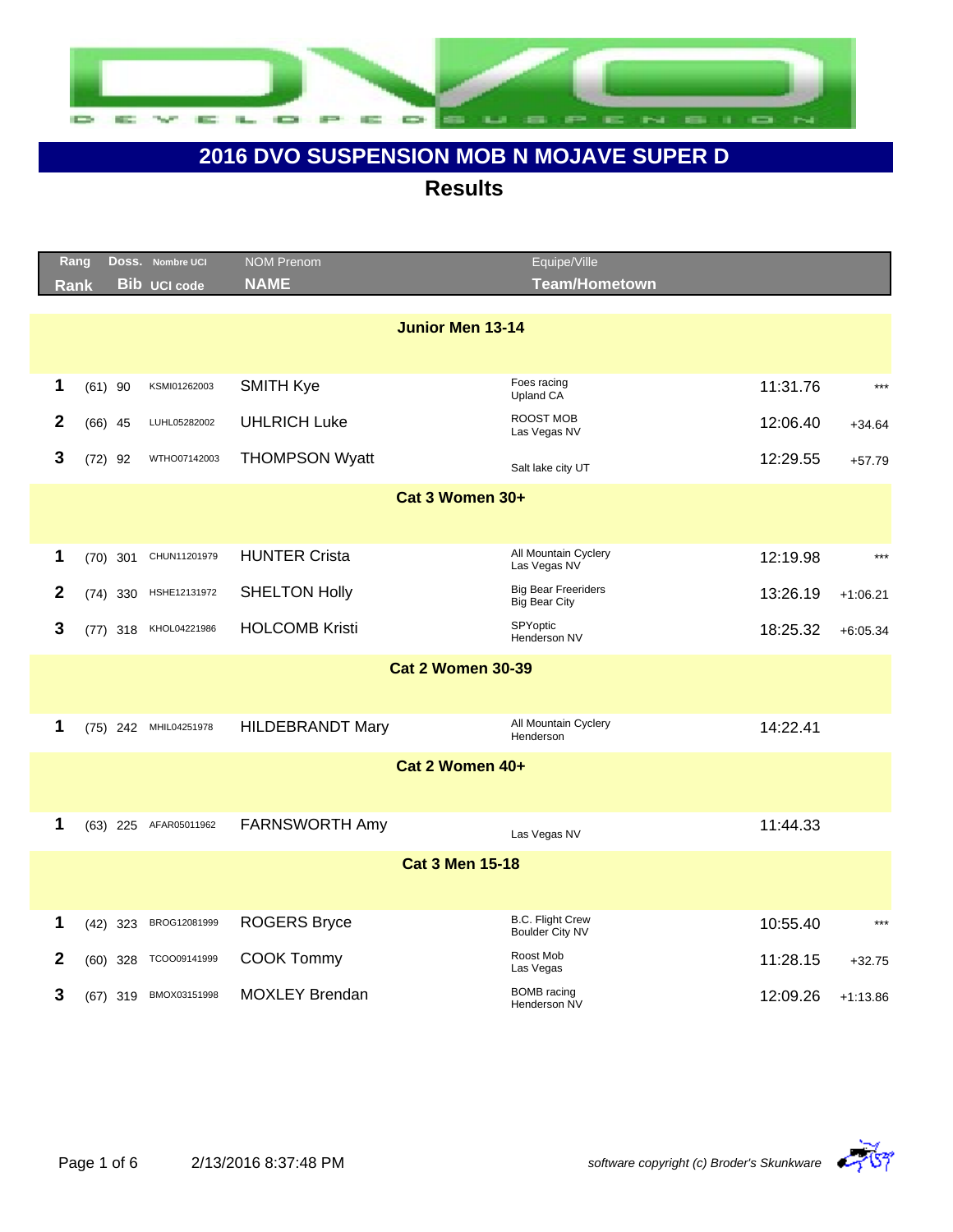|              | Rang       | Doss. Nombre UCI      | <b>NOM Prenom</b>      | Equipe/Ville                                |          |            |
|--------------|------------|-----------------------|------------------------|---------------------------------------------|----------|------------|
|              | Rank       | <b>Bib UCI code</b>   | <b>NAME</b>            | <b>Team/Hometown</b>                        |          |            |
|              |            |                       |                        | <b>Cat 3 Men 19-29</b>                      |          |            |
|              |            |                       |                        |                                             |          |            |
|              |            |                       |                        |                                             |          | $***$      |
| 1            | $(23)$ 305 | TKRA03231988          | <b>KRAENZLER Ty</b>    | Flagstaff AZ                                | 10:14.09 |            |
| $\mathbf{2}$ | $(38)$ 320 | VGON07191990          | <b>GONZALEZ victor</b> | all mountain cyclery<br>las vegas NV        | 10:46.92 | $+32.83$   |
| 3            | $(48)$ 307 | JORT07061987          | <b>ORTEGA Jess</b>     | santa barbara CA                            | 11:04.97 | $+50.88$   |
| 4            | $(54)$ 316 | SHAL08081989          | <b>HALVORSEN Shane</b> | Rubber Side Down Rac<br>Henderson NV        | 11:11.04 | $+56.95$   |
|              |            |                       |                        | <b>Cat 3 Men 30-39</b>                      |          |            |
|              |            |                       |                        |                                             |          |            |
| 1            | $(25)$ 314 | BHAH01291978          | <b>HAHN Byronn</b>     | <b>Trail-Ripping Turtle</b><br>Henderson NV | 10:14.35 | $***$      |
| 2            | $(28)$ 311 | AOSB03151982          | <b>OSBORNE Aaron</b>   | Team: Trail-Ripping<br>Las Vegas NV         | 10:31.43 | $+17.08$   |
| 3            | $(31)$ 345 | RBAR07041984          | <b>BARCENA RANDY</b>   | <b>TRAIL RIPPING TURTLE</b><br>Las Vegas NV | 10:38.76 | $+24.41$   |
| 4            | $(46)$ 309 | SORT06011981          | <b>ORTEGA Steven</b>   | Santa Barbara CA                            | 11:02.56 | $+48.21$   |
| 5            | $(69)$ 327 | JKUF12261978          | <b>KUFFEL Justin</b>   | <b>Burner</b><br>Scottsdale                 | 12:19.86 | $+2:05.51$ |
| 6            | $(73)$ 325 | BSOL04071980          | <b>SOLIS Beau</b>      | Las vegas NV                                | 12:29.78 | $+2:15.43$ |
|              |            |                       |                        | <b>Cat 3 Men 40-49</b>                      |          |            |
|              |            |                       |                        |                                             |          |            |
| 1            | $(27)$ 348 | MWAL11211973          | <b>WALKER MARK</b>     | All Mountian Cyclery<br>Boulder City NV     | 10:30.78 | $***$      |
| 2            | $(45)$ 346 | JPEL02061970          | PELINO John            | <b>DVO Suspension</b><br>Valencia           | 11:02.54 | $+31.76$   |
| 3            |            | (52) 324 RTRY02161968 | <b>TRYGSTAD Ray</b>    | My Health<br><b>Boulder City NV</b>         | 11:09.28 | $+38.50$   |
| 4            |            | (62) 333 JTUN10101976 | <b>TUNG Jacob</b>      | <b>Exhale Bikes</b><br>Grand Canyon AZ      | 11:33.68 | $+1:02.90$ |
| 5            |            | (68) 302 THUD02161972 | <b>HUDAK Travis</b>    | Rubber Side Down Rac<br>Draper UT           | 12:16.87 | $+1:46.09$ |
|              | 308        | BTHO01281971          | <b>THOMPSON Brett</b>  | Salt lake city UT                           | dnf      |            |
|              |            |                       |                        | <b>Cat 2 Men 15-18</b>                      |          |            |
|              |            |                       |                        |                                             |          |            |
| 1            |            | (2) 222 ALOS09172000  | LOSKOTA Angelo         | Team Block<br>Lancaster CA                  | 9:21.57  |            |

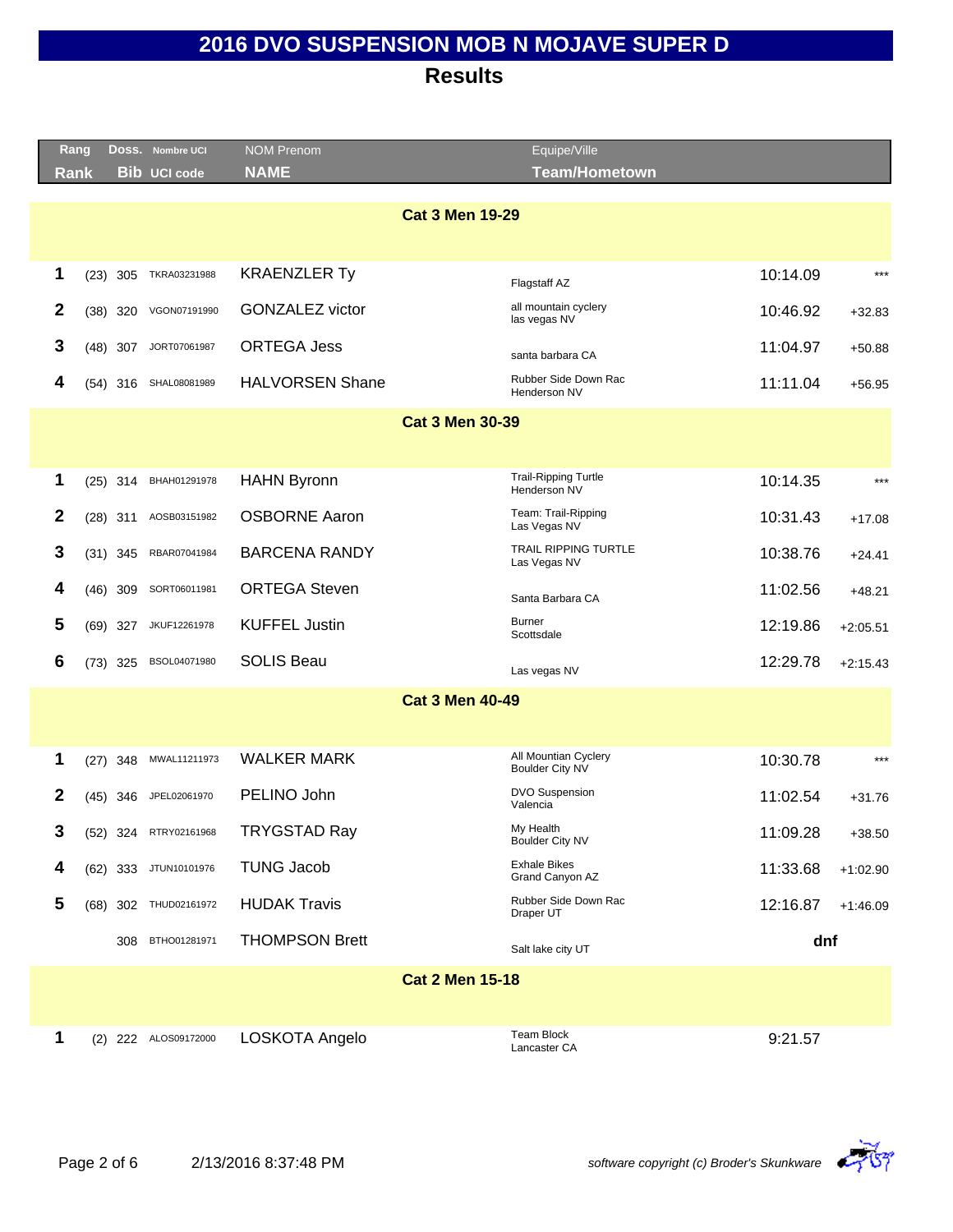| Rang<br>Rank           |            |            | DOSS. Nombre UCI<br><b>Bib UCI code</b> | <b>NOM Prenom</b><br><b>NAME</b> | Equipe/Ville<br><b>Team/Hometown</b>     |          |            |  |
|------------------------|------------|------------|-----------------------------------------|----------------------------------|------------------------------------------|----------|------------|--|
|                        |            |            |                                         |                                  |                                          |          |            |  |
| <b>Cat 2 Men 19-29</b> |            |            |                                         |                                  |                                          |          |            |  |
|                        |            |            |                                         |                                  |                                          |          |            |  |
| 1                      | $(13)$ 231 |            | JPRO09121987                            | PROVOLT Justin                   | Irwin Cycles<br>Las Vegas NV             | 9:46.01  | $***$      |  |
| $\mathbf{2}$           | $(19)$ 232 |            | HVIL04271990                            | <b>VILLALPANDO Heriberto</b>     | Footloose<br>Mammoth lakes CA            | 9:58.08  | $+12.07$   |  |
| 3                      |            |            | (36) 202 APAU10021990                   | <b>PAULSEN Austen</b>            | Rubber Side Down Rac<br>Murray UT        | 10:44.58 | $+58.57$   |  |
| 4                      |            |            | (41) 212 CHAR12311997                   | <b>HARRIS Chase</b>              | The bike shop<br>Pleasant view UT        | 10:54.50 | $+1:08.49$ |  |
|                        |            |            |                                         | <b>Cat 2 Men 30-39</b>           |                                          |          |            |  |
|                        |            |            |                                         |                                  |                                          |          |            |  |
| 1                      | $(15)$ 210 |            | JSMI09211981                            | <b>SMITH Joseph</b>              | Pegacorn Racing/Jtre<br>Henderson NV     | 9:51.81  | $***$      |  |
| $\boldsymbol{2}$       | $(26)$ 250 |            | KBLO05201981                            | <b>BLOSS Kenny</b>               | Las Vegas                                | 10:20.36 | $+28.55$   |  |
| 3                      |            | $(34)$ 240 | RSTE01261984                            | STETINA robert                   | ACT Lab<br>Long Beach CA                 | 10:41.58 | $+49.77$   |  |
| 4                      | (57)       | 228        | HAND08301979                            | <b>ANDERSEN Hans</b>             | All Mountain Cyclery<br>Las Vegas NV     | 11:18.39 | $+1:26.58$ |  |
|                        |            | 201        | HMCC06111984                            | <b>MCCONNEL Hunter</b>           | None<br>Girdwood AK                      | dns      |            |  |
|                        |            |            |                                         | <b>Cat 2 Men 40-49</b>           |                                          |          |            |  |
|                        |            |            |                                         |                                  |                                          |          |            |  |
| 1                      | $(18)$ 215 |            | RDEY12311968                            | <b>DEYOUNG Rich</b>              | McGhie's Ski Bike &<br>Las Vegas NV      | 9:54.85  | $***$      |  |
| 2                      | $(29)$ 233 |            | JVIL03151974                            | <b>VILLEGAS</b> jose             | ji bicycles<br>tucson AZ                 | 10:36.13 | $+41.28$   |  |
| 3                      | $(33)$ 219 |            | LSTU07091970                            | <b>STURDY Lloyd</b>              | big bear free riders<br>big bear city CA | 10:40.91 | $+46.06$   |  |
| 4                      |            | $(39)$ 211 | JHAR02271970                            | <b>HARRIS Jody</b>               | The bike shop<br>Pleasant view UT        | 10:48.35 | $+53.50$   |  |
| 5                      |            | $(40)$ 130 | VPET09261969                            | PETERSON Vance                   | Vancypants<br>Flagstaff                  | 10:49.21 | $+54.36$   |  |
| 6                      | $(49)$ 226 |            | RHOL08021971                            | <b>HOLDEN</b> rob                | prosoklandis cyclery<br>Phoenix AZ       | 11:05.03 | $+1:10.18$ |  |
| 7                      |            | (64) 227   | CSPE09251967                            | <b>SPEAS Clay</b>                | Mojo Wheels<br>Castle RockCastle CO      | 11:59.52 | $+2:04.67$ |  |

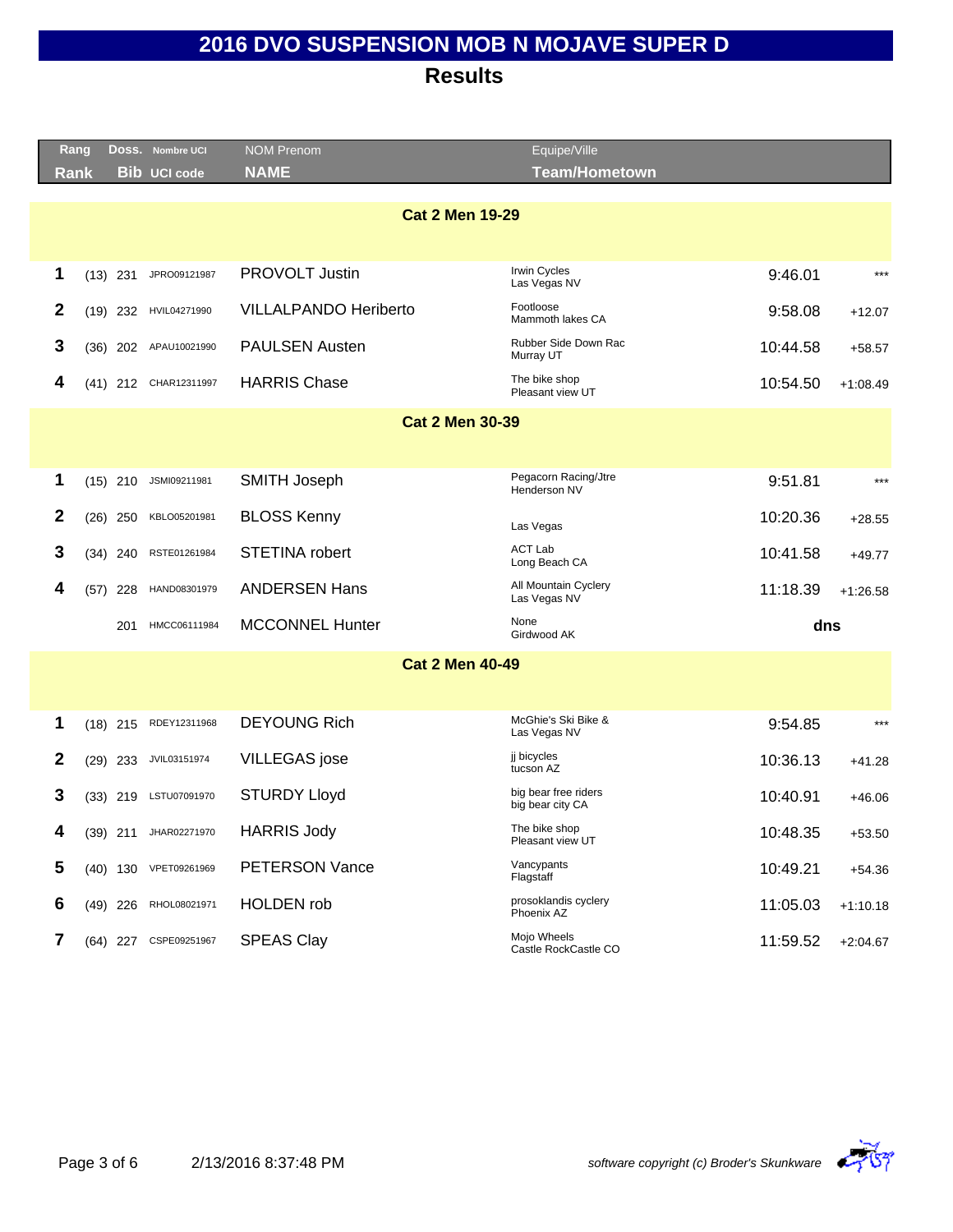| Rang            |            |            | DOSS. Nombre UCI    | <b>NOM Prenom</b>          | Equipe/Ville                                |          |            |  |
|-----------------|------------|------------|---------------------|----------------------------|---------------------------------------------|----------|------------|--|
| Rank            |            |            | <b>Bib UCI code</b> | <b>NAME</b>                | <b>Team/Hometown</b>                        |          |            |  |
| Cat 2/3 Men 50+ |            |            |                     |                            |                                             |          |            |  |
| 1               | (32) 80    |            | BMAR08251963        | <b>MARTIN SR Bryson</b>    | DVO Suspension<br>Valencia                  | 10:40.56 | $***$      |  |
| 2               | $(35)$ 275 |            | MUHL11051965        | UHLRICH MARK               | Las Vegas                                   | 10:41.63 | $+1.07$    |  |
| 3               | $(37)$ 299 |            | HCHA05121963        | <b>CHANG Henry Dumbass</b> | <b>DUMBASS</b> racing<br>Las Vegas          | 10:46.40 | $+5.84$    |  |
| 4               | $(51)$ 270 |            | DTOT04111961        | <b>TOTI</b> donnie         | all mountain                                | 11:08.82 | $+28.26$   |  |
| 5               | $(53)$ 350 |            | SJON03121966        | <b>JONES Stan</b>          | Bell helmets royal r<br>Henderson           | 11:10.75 | $+30.19$   |  |
| 6               | $(58)$ 217 |            | JWIS07111960        | WISCHMEYER Jim             | All Mountain Cyclery<br>Las Vegas NV        | 11:23.90 | $+43.34$   |  |
|                 |            |            |                     | <b>Open Men</b>            |                                             |          |            |  |
|                 |            |            |                     |                            |                                             |          |            |  |
| 1               | (3) 65     |            | BMAR03121992        | <b>MARTIN JR Bryson</b>    | DVO Suspension<br>Valencia                  | 9:22.19  | $***$      |  |
| $\mathbf{2}$    | $(4)$ 82   |            | LUTT02071979        | <b>UTT Lars</b>            | All Mountain Cyclery<br>Henderson NV        | 9:27.52  | $+5.33$    |  |
| 3               | (7) 86     |            | BFRE02071989        | <b>FREIBERT Ben</b>        | N/A<br>Tucson AZ                            | 9:35.66  | $+13.47$   |  |
| 4               | $(11)$ 73  |            | JFRA11131973        | <b>FRAMPTON Jeff</b>       | All Mountain Cyclery<br><b>Boulder City</b> | 9:40.17  | $+17.98$   |  |
| 5               | $(59)$ 84  |            | JPRE08031987        | PRESCOTT Jon               | Caliente NV                                 | 11:25.38 | $+2:03.19$ |  |
|                 |            |            |                     | <b>Cat 1 Men 19-29</b>     |                                             |          |            |  |
|                 |            |            |                     |                            |                                             |          |            |  |
| 1               |            | $(8)$ 110  | AGIL04211987        | <b>GILMOUR Alex</b>        | Henderson NV                                | 9:38.75  | $***$      |  |
| $\mathbf{2}$    |            | $(20)$ 104 | JDUN09111996        | <b>DUNCAN Jon</b>          | The Bike Company<br>Costa Mesa CA           | 10:09.55 | $+30.80$   |  |
| 3               | $(56)$ 129 |            | RSUL10171992        | <b>SULLIVAN Ryan</b>       | <b>Knolly Bikes</b><br>Groveland            | 11:16.07 | $+1:37.32$ |  |
|                 |            | 103        | LSMI05091997        | <b>SMILLIE Liam</b>        | ROOSTMOB STRANO<br><b>LAS VEGAS NV</b>      | dns      |            |  |
|                 |            |            |                     |                            |                                             |          |            |  |

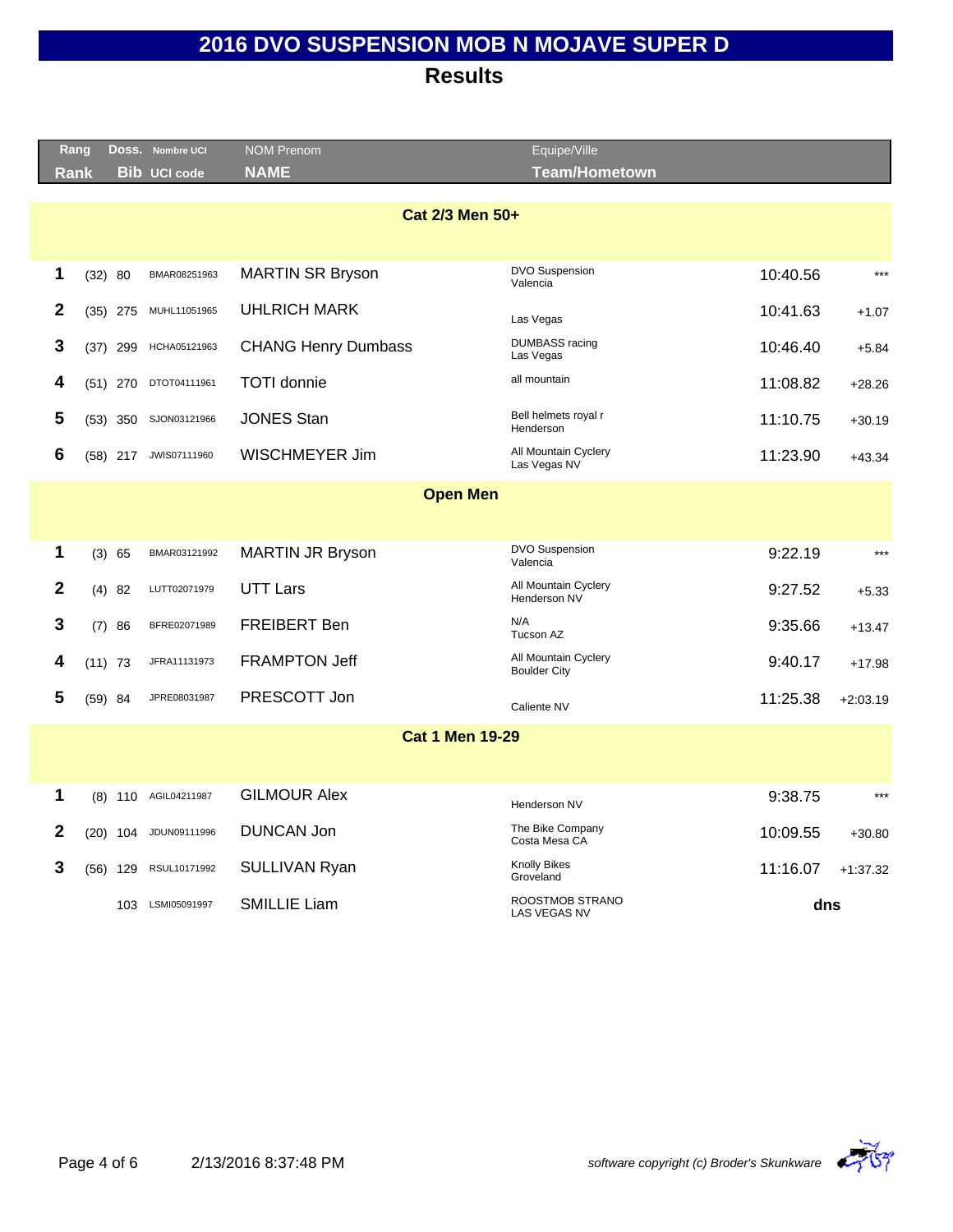|                        | Rang                     | DOSS. Nombre UCI      | <b>NOM Prenom</b>          | Equipe/Ville                              |          |            |  |  |
|------------------------|--------------------------|-----------------------|----------------------------|-------------------------------------------|----------|------------|--|--|
|                        | <b>Rank</b>              | <b>Bib UCI code</b>   | <b>NAME</b>                | <b>Team/Hometown</b>                      |          |            |  |  |
| <b>Cat 1 Men 30-39</b> |                          |                       |                            |                                           |          |            |  |  |
| 1                      | $(17)$ 113               | ESMI06201985          | <b>SMITH Eric</b>          | All mountain cyclery<br>Henderson NV      | 9:54.07  | $***$      |  |  |
| $\boldsymbol{2}$       | $(22)$ 118               | DWIL11231977          | <b>WILSON David</b>        | Las vegas NV                              | 10:12.42 | $+18.35$   |  |  |
| 3                      | $(47)$ 114               | RJON04281984          | <b>JONDLE Riley</b>        | Footloose Sports/Smi<br>Mammoth Lakes CA  | 11:03.59 | $+1:09.52$ |  |  |
| 4                      | $(50)$ 169               | SGAR10281977          | <b>GARCIA III Santiago</b> | a Culture of Speed<br>Miami fla           | 11:06.17 | $+1:12.10$ |  |  |
|                        |                          |                       | <b>Cat 1 Men 40-49</b>     |                                           |          |            |  |  |
|                        |                          |                       |                            |                                           |          |            |  |  |
| 1                      | $(5)$ 121                | BBEN10071973          | <b>BENDA Bill</b>          | ALL MOUNTAIN CYCLERY<br>Henderson NV      | 9:29.55  | $***$      |  |  |
| $\mathbf{2}$           | $(9)$ 120                | RKNI05231974          | <b>KNIPE Rob</b>           | Gamut USA / 100%<br>Phoenix AZ            | 9:38.98  | $+9.43$    |  |  |
| 3                      | $(30)$ 199               | JSIM10231969          | SIMPSON Jason              | INCYCLE/DVO/INTENSE<br>La Verne           | 10:38.56 | $+1:09.01$ |  |  |
| 4                      | (44) 119                 | JPAL07021975          | PALUMBO John               | Kore North Intense D<br>Eagle ID          | 10:57.96 | $+1:28.41$ |  |  |
| 5                      | $(55)$ 125               | THOO09261970          | <b>HOOD Todd</b>           | <b>Bicycle Experience/</b><br>Monument CO | 11:11.74 | $+1:42.19$ |  |  |
|                        | 123                      | RLEF04201970          | <b>LEFTWICH Robert</b>     | Surprise AZ                               | dnf      |            |  |  |
|                        |                          |                       | <b>Cat 1 Men 50+</b>       |                                           |          |            |  |  |
|                        |                          |                       |                            |                                           |          |            |  |  |
| 1                      | $(24)$ 128               | SBOS07311961          | <b>BOSMAN Simon</b>        | zoic<br>Sedona Az                         | 10:14.26 | $***$      |  |  |
| 2                      | $(65)$ 127               | BBON03011957          | <b>BONDURANT Bobby</b>     | Big Bear freeriders/<br>Big Bear city CA  | 12:00.41 | $+1.46.15$ |  |  |
|                        | <b>Cat 1 Women 15-18</b> |                       |                            |                                           |          |            |  |  |
|                        |                          |                       |                            |                                           |          |            |  |  |
| 1                      |                          | (76) 100 ZADU02011999 | ADUDDELL Zoe               | Incycle/Intense/DVO<br>Riverside CA       | 14:35.48 |            |  |  |
|                        |                          |                       | <b>Cat 1 Women 30-39</b>   |                                           |          |            |  |  |
|                        |                          |                       |                            |                                           |          |            |  |  |
| 1                      | $(43)$ 148               | APRO01141984          | PROPST Amanda              | Zeal Optics Lee Cany<br>Las Vegas         | 10:56.95 | $***$      |  |  |
| $\mathbf{2}$           | $(71)$ 70                | HPRI10221985          | <b>PRIEST Holly</b>        | Las Vegas                                 | 12:22.95 | $+1:26.00$ |  |  |